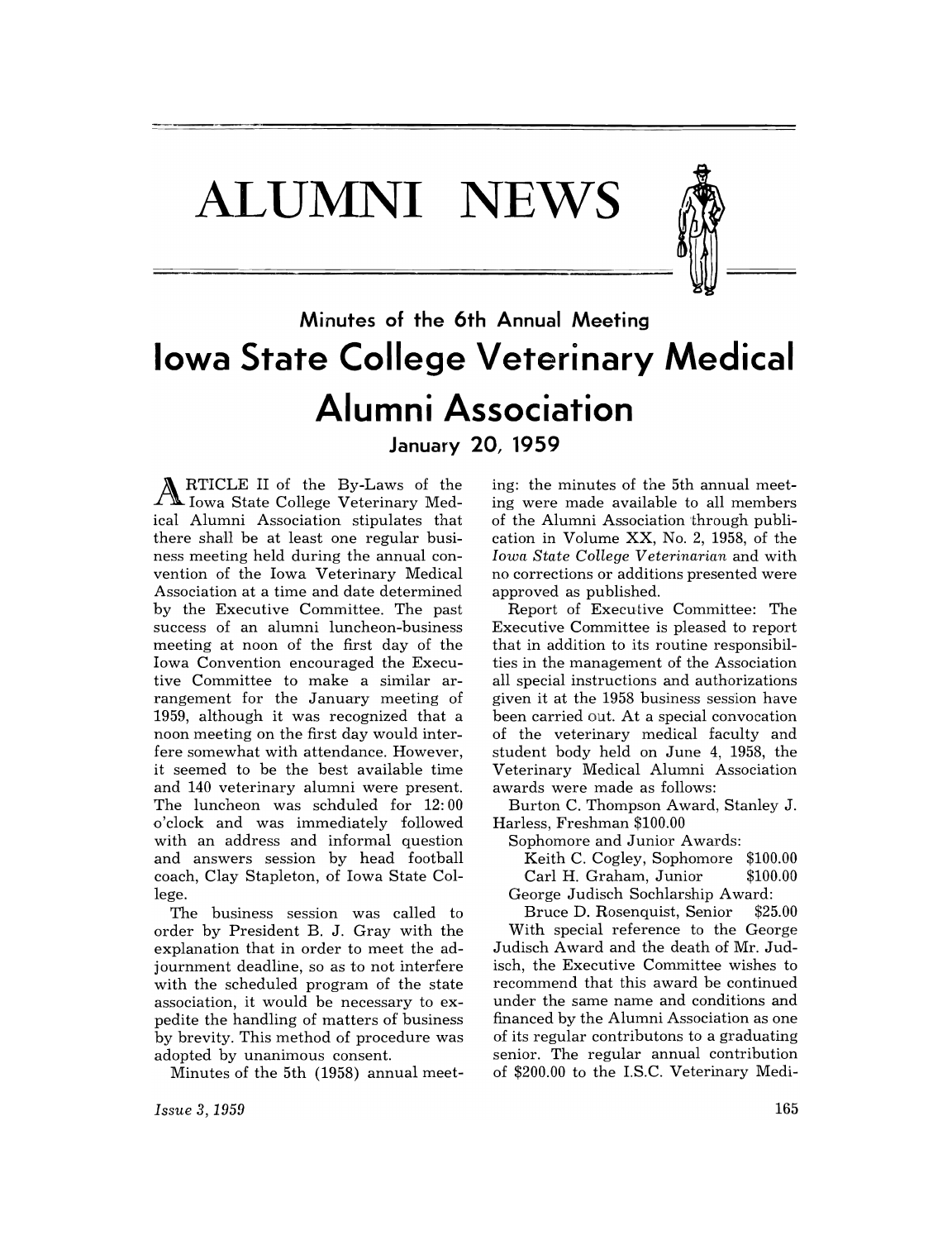cal Reading Room and \$100.00 to the A.V.M.A. Research Fund were made and acknowledgments of appreciation have been received. The Executive Committee now recommends that the current money awards be continued in 1959 and that further study be made of possible future awards and activities for the association.

At the meeting of the Executive Committee in Ames on November 6, 1958, there was considerable discussion of a probable need for an increase of 50 cents per year in the subscription rate of the *I.S.C. Veterianrian.* Increased printing costs and other expenses had previously been discussed by representatives of the alumni association and student publication. It would mean an allocation of an additional 50 cents or a total of \$1.50 per member from the alumni association to the *I.S.C. Veterinarian.* This would probably necessitate an increase in alumni association dues from \$2.00 to \$2.50 in order to continue current and future activities. The editorial and business staffs of the student publication are continuing their study of the matter and no specific recommendations have been made at this time. The publication officers were told that the alumni association would cooperate with them in whatever action is deemed advisable. An increase in the alumni association dues to \$2.50 which includes subscription to the *I.S.C. Veterinarian* would necessitate amendment of Article II, Section 1 of the By-Laws which may be amended at any annual meeting by following the stipulation of Article IV of the By-Laws concerning amendments. The Executive Committee requests authority to handle the necessary amendment to the By-Laws if necessary. Such authority was granted by unanimous consent.

Statements for 1959 dues will be mailed in early February and it is hoped all alumni will respond. The record shows that 160 have neglected to pay the 1958 dues which includes subscription to the veterinary student publication, *The Iowa State College Veterinarian.* It should also be remembered that our alumni association supports several scholarships, contributes to the veterinary student reading

room and to the A.V.M.A. research fund. You may be assured that these expenditures are very worthwhile and greatly appreciated by our veterinary students.

There are now 1756 living alumni of the Veterinary Division of Iowa State College and 302 deceased, a total alumni list of 2,058 scattered world wide. Of the 1756 living alumni, 760 have paid their 1958 dues which signifies full membership.

#### Treasurer's Report for 1958 and

| <b>Report of Auditing Committee</b>                                               |           |
|-----------------------------------------------------------------------------------|-----------|
| Bank Balance January 1, 1958                                                      |           |
| (Checking Account Union Story Trust &                                             |           |
| Savings Bank \$434.25; Savings Account<br>Ames Building and Loan \$1005.41) \$143 |           |
|                                                                                   | \$1439.66 |
| Total Deposits (Membership Fees)                                                  | 1464.05   |
| Accrued Dividend on Savings Account                                               |           |
| Ames Building and Loan                                                            | 32.94     |
|                                                                                   | \$2936.65 |
| Disbursements:                                                                    |           |
| Honorarium to Speaker                                                             |           |
| Alumni Association                                                                |           |
| Luncheon, Des Moines,                                                             |           |
| \$50.00<br>$1 - 14 - 58$                                                          |           |
| Paid to H. D. Bergman:                                                            |           |
| <b>Expenses in Connection</b>                                                     |           |
| with Luncheon                                                                     |           |
| Des Moines, 1-14-58<br>\$37.22                                                    |           |
| Postal Cards Purchased 16.70                                                      |           |
| Postal Cards Purchased 6.50<br>60.42                                              |           |
| Paid to Hotel Fort Des Moines for                                                 |           |
| Alumni Luncheon 1-14-58                                                           |           |
| (Advance payment luncheon                                                         |           |
| tickets)<br>135.00                                                                |           |
| Paid to I.S.C. Veterinarian for                                                   |           |
| subscriptions<br>$5^{\circ}3.00$                                                  |           |
| Bank Charges<br>19.75                                                             |           |
| I.S.C. Printing (\$3.30, \$3.88, \$2.95)<br>10.13                                 |           |
| Burton C. Thompson Award to                                                       |           |
| Stanley J. Harless (Freshman) 100.00                                              |           |
| Sophomore Award to Keith                                                          |           |
| Cogley<br>100.00                                                                  |           |
|                                                                                   |           |
| Junior Award to Carl H. Graham 100.00                                             |           |
| Judisch Award to Bruce D.                                                         |           |
| Rosenquist (Senior)<br>25.00                                                      |           |
| Jr. A.V.M.A. Library Committee<br>200.00                                          |           |
| A.V.M.A. Research Fund<br>100.00                                                  | 1493.80   |
| Balance on hand, January 1, 1959 \$1442.85*                                       |           |
| *Balance in Checking Account                                                      |           |
| Story Trust & Savings<br>\$104.50                                                 |           |
| *Balance in Savings Account                                                       |           |
| Ames Building & Loan<br>1038.35                                                   |           |
| \$1442.85                                                                         |           |

The Auditing Committee has examined the records of the Treasurer, including bank deposits, cancelled vouchers, and bank statements and has found these records correct as stated and recommends the adoption of this report.

> Signed: Auditing Committee Earl A. Hewitt, Chairman Chester D. Lee

*Iowa State College Veterinarian*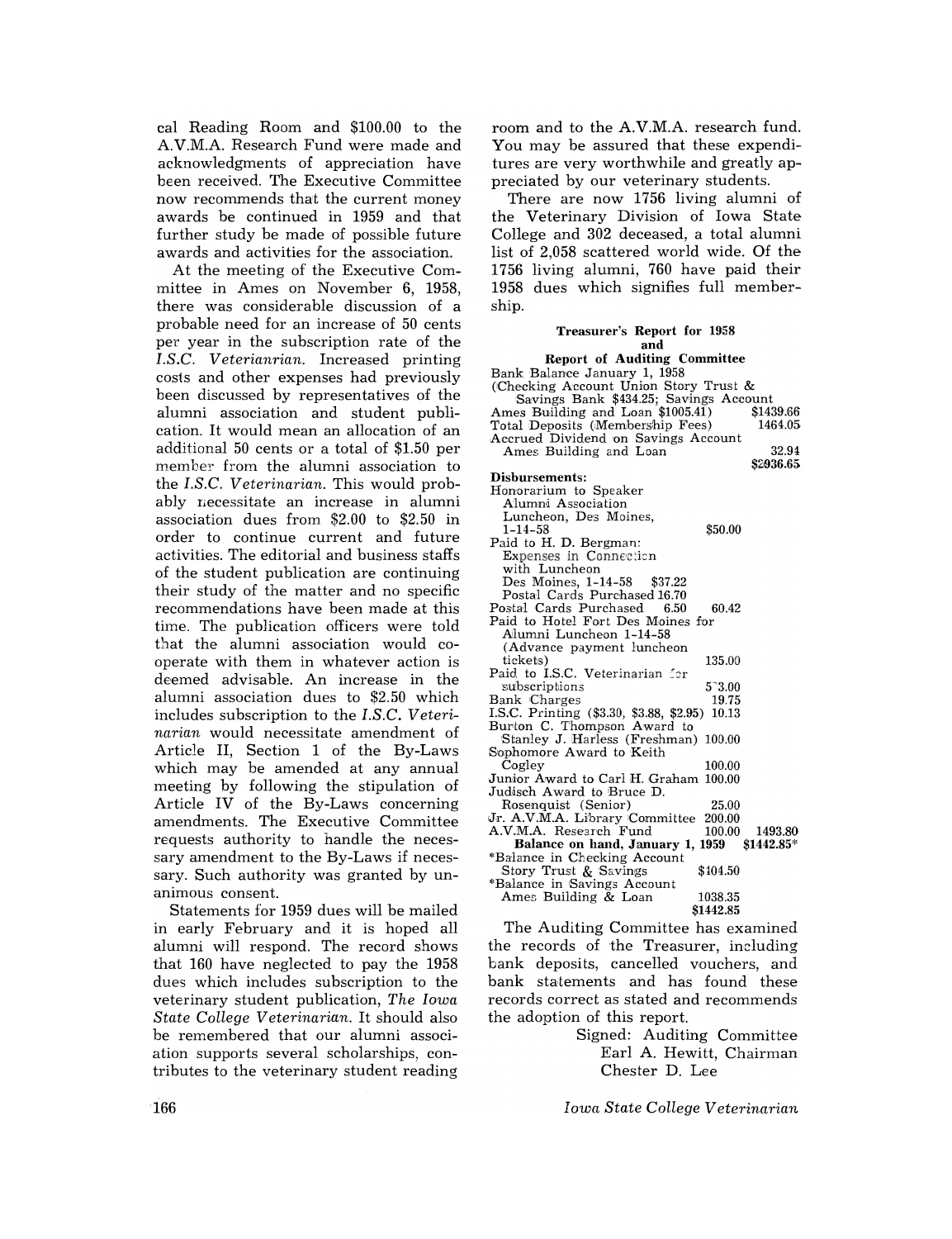#### Election of Officers

The Constitution of the Iowa State College Veterinary Medical Alumni Association stipulates that each year there shall be elected a president-elect, a secretarytreasurer and one member of the Executive Committee. The secretary-treasurer shall be chosen from alumni living in Ames. The Nominating Committee recommended the following list of nominees for the several elective offices as follows:

President-Elect J. A. Henderson ('34) Ankeny, Iowa

Member, Executive Committee C. C. Templeman Jr. ('52) Williams, Iowa

Secretary-Treasurer, H. D. Bergman ('10) Ames, Iowa

Signed: Nominating Committee

D. L. Baker

R. L. Lundvall

R. A. Packer, Chairman There being no further nominations the report was approved by motion and the nominees declared elected.

The meeting was adjourned by motion at 1: 30 p.m.

> Signed: H. D. Bergman Secretary-Treasurer

## Homecoming 1959

T HE IOWA STATE Alumni Homecom-ing Luncheon will be held in the courtyard of the Veterinary Medicine Quadrangle, Saturday, October 24, 1959. The luncheon will begin at 11: 00 a.m. Tickets for the I.S.C.-Kansas St. football game and the homecoming luncheon are ~vialable from the homecoming committee.

LS.C. Mums will be available for the ladies at the door.

| Picnic Lunches, each \$1.50         |
|-------------------------------------|
| (Check to Jr. A.V.M.A.)             |
| Football Seats, each \$4.00         |
| (Check to Ath. Dept.)               |
| $\rm$ Football Seats, each $\$0.50$ |
| (Varsity I Men)                     |

Please send requests for tickets to Kenneth Hook, Homecoming Committee Ticket Chairman, Division of Veterinary Medicine, Ames, Iowa.

### ANNUAL CONFERENCE FOR VETERIN ARIANS

The Annual Conference for Veterinarians will be held July 14 & 15, 1959, in the Memorial Union. Registration will be from 10-12: 00 a.m. on Tuesday, July 14, with the program starting that day at 1:15 p.m. and ending at 3: 45 p.m. Wednesday. Dr. C. D. Lee, Extension Poultry Veterinarian. is chairman of the conference committee which is comprised of Dr. Fred Neal, Vet. Med. and Surgery; Dr. Hofstead, Vet. Research Institute; Dr. Pearson, Vet. Med. & Surgery; Dr. Seaton, Diagnostic Lab.; Dr. Hewitt, Vet. Physiology; and Dr. Packer, Vet. Hygiene. The program this year is arranged as a practical clinic for practicing veterinarian3 with many of the speakers being known authorities on their topic. Some of the topics that will be presented are: "Sheep Diseases," Dr. Neal, Iowa; "Mastitis," Dr. Schalm, Calif.; "Shipping Fever," Dr. H. Hoyt, Minn.; "Rhinotracheitis, Ruminitis, and Liver Abscesses," Dean Rue Jensen, Colo.; "Atrophic Rhinitis and Pig Virus Penumonia," Dr. Young, Nebr.; "Differential Diagnosis of Rhinotracheitis, Mucosal Disease, Viral Diarrhea, and Adenomatosis," Dr. Ramsey, Iowa; "Clinical Pathology of Small Animals," Dr. Schalm, Calif.; "Chronic Infections of Small Animals," Dr. Covault, Iowa; "Chronic Respiratory Disease," Dr. H. Yoder, Iowa. Another feature of this year's conference is closed circuit television demonstrations on sheep, mastitis diagnosis, small and large animal surgery, and trichinosis diagnosis.

This year the wives are encouraged to come with their husbands as a special program for the ladies is being arranged for by the Ames Veterinary Auxilliary. A banquet for the husbands and wives will be held in the Memorial Union, Tuesday evening, July 14, with the guest speaker being Dr. Rue Jensen, Dean of Veterinary Medicine, Colorado State College. He has just returned from a tour of Russia and will speak about Veterinary Medicine in Russia.

*Issue* 3,1959